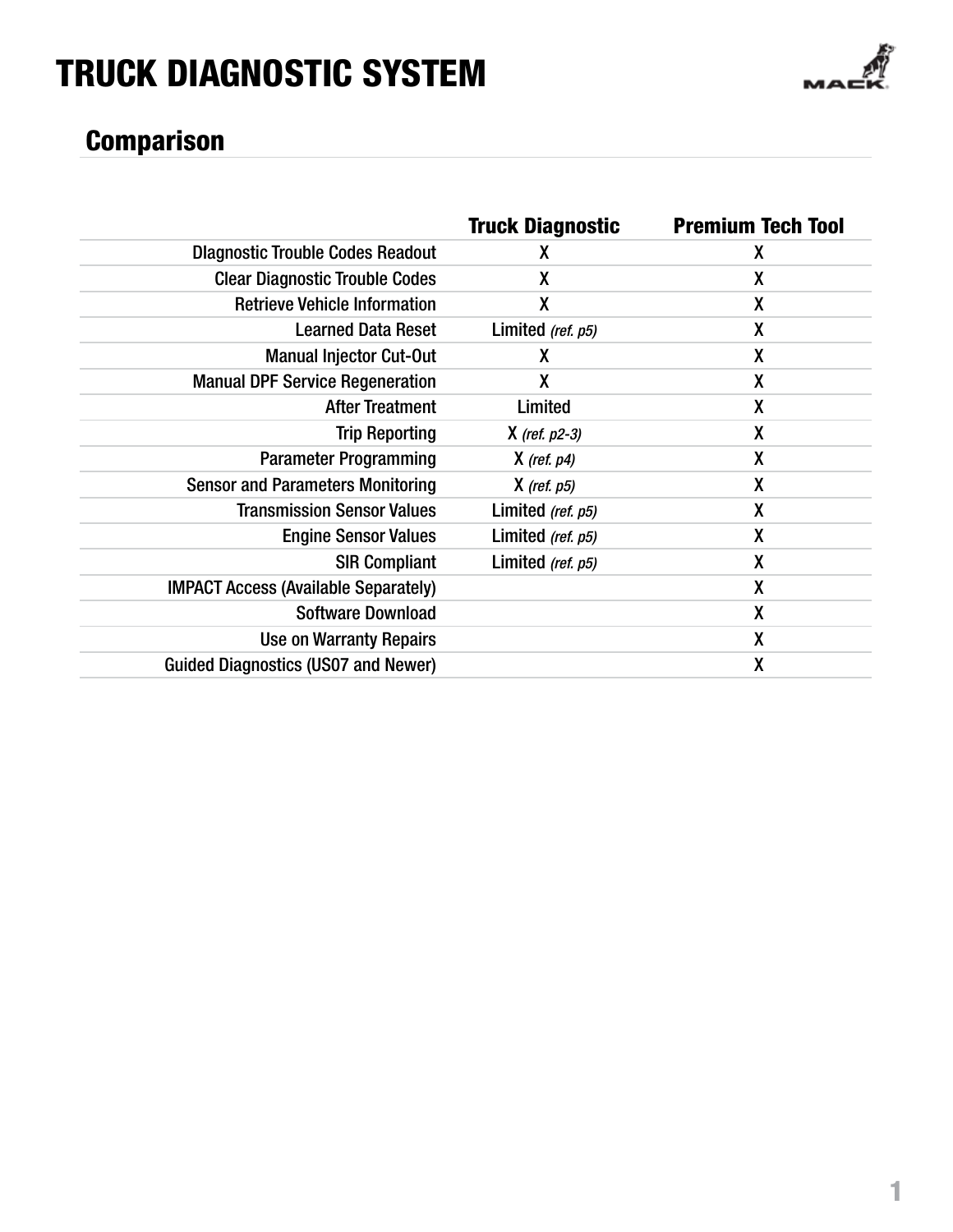

### Trip Report Parameters

|                            |                                          | <b>Current Trip Report</b>                      | Life of Vehicle (LOV) Report                      |
|----------------------------|------------------------------------------|-------------------------------------------------|---------------------------------------------------|
| <b>Trip Header Info</b>    | <b>Vehicle ID</b>                        | <b>VIN</b>                                      |                                                   |
|                            | <b>Trip Fault</b><br><b>Summary</b>      | <b>Trip Fault Count</b>                         | <b>LOV Fault Count</b>                            |
|                            | <b>Active Fault</b><br><b>Time Total</b> | <b>Trip Accumulated Fault Time</b>              |                                                   |
|                            | <b>Current</b><br><b>Odometer</b>        | <b>Total Vehicle Distance</b>                   |                                                   |
|                            | <b>Trip Dates</b>                        | <b>Trip Start Date</b>                          |                                                   |
|                            |                                          | <b>Trip Report Date</b>                         |                                                   |
| <b>Service Trip Values</b> | <b>Trip Totals</b>                       | <b>Trip Time</b>                                | <b>Trip Time</b>                                  |
|                            |                                          | <b>Trip Distance</b>                            | <b>Trip Distance</b>                              |
|                            |                                          | <b>Trip Fuel Quantity</b>                       | <b>Trip Fuel Quantity</b>                         |
|                            |                                          | <b>Trip Fuel Economy (Calculated)</b>           | <b>Trip Fuel Economy (Calculated)</b>             |
|                            | <b>Driving</b>                           | <b>Trip Time Driving</b>                        | <b>Trip Time Driving</b>                          |
|                            |                                          | Trip % Driving (Calculated)                     | Trip % Driving (Calculated)                       |
|                            |                                          | <b>Trip Fuel While Driving</b>                  | <b>Trip Fuel While Driving</b>                    |
|                            |                                          | Trip % Fuel While Driving (Calculated)          | Trip % Fuel While Driving (Calculated)            |
|                            |                                          | Trip Fuel Economy While Driving (Calculated)    | Trip Fuel Economy While Driving (Calculated)      |
|                            |                                          | <b>Trip Average Driving Speed (Calculated)</b>  | <b>Trip Average Driving Speed (Calculated)</b>    |
|                            | <b>Top Gear</b>                          | <b>Trip Time in Top Gear</b>                    | <b>Trip Time in Top Gear</b>                      |
|                            |                                          | <b>Trip Distance in Top Gear</b>                | <b>Trip Distance in Top Gear</b>                  |
|                            |                                          | <b>Trip Fuel in Top Gear</b>                    | Trip Fuel in Top Gear                             |
|                            |                                          | <b>Top Gear Fuel Economy (Calculated)</b>       | Top Gear Fuel Economy (Calculated)                |
|                            |                                          | <b>Top Gear Average Speed (Calculated)</b>      | <b>Top Gear Average Speed (Calculated)</b>        |
|                            | Cruise                                   | <b>Trip Time in Active Cruise Control</b>       | <b>Trip Time in Active Cruise Control</b>         |
|                            |                                          | <b>Trip Distance in Active Cruise Control</b>   | Trip Distance in Active Cruise Control            |
|                            |                                          | <b>Trip Fuel in Active Cruise Control</b>       | <b>Trip Fuel in Active Cruise Control</b>         |
|                            |                                          | <b>Cruise Average Fuel Economy (Calculated)</b> | <b>Cruise Average Fuel Economy (Calculated)</b>   |
|                            |                                          | <b>Cruise Average Speed (Calculated)</b>        | <b>Cruise Average Speed (Calculated)</b>          |
|                            | <b>True Idle</b>                         | <b>Trip Time Idling</b>                         | <b>Trip Time Idling</b>                           |
|                            |                                          | % Time Idling During Trip (Calculated)          | % Time Idling During Trip (Calculated)            |
|                            |                                          | <b>Trip Fuel Idling</b>                         | <b>Trip Fuel Idling</b>                           |
|                            |                                          | % Fuel Idling During Trip (Calculated)          | % Fuel Idling During Trip (Calculated)            |
|                            | <b>Qualified Idle</b>                    | <b>Trip Qualified Idle Time</b>                 | <b>Trip Qualified Idle Time</b>                   |
|                            |                                          | Trip % Qualified Idle Time (Calculated)         | Trip % Qualified Idle Time (Calculated)           |
|                            | <b>Trip Qualified Idle Fuel</b>          | <b>Trip Qualified Idle Fuel</b>                 |                                                   |
|                            |                                          | Trip % Qualified Idle Fuel (Calculated)         | Trip % Qualified Idle Fuel (Calculated)           |
|                            | <b>Sweet Spot</b>                        | <b>Trip Time in Sweet Spot</b>                  | <b>Total Time in Sweet Spot</b>                   |
|                            |                                          | <b>Trip Distance in Sweet Spot</b>              | <b>Total Distance in Sweet Spot</b>               |
|                            |                                          | <b>Trip Fuel in Sweet Spot</b>                  | <b>Total Fuel in Sweet Spot</b>                   |
|                            |                                          | Trip Sweet Spot Fuel Economy (Calculated)       | <b>Total Sweet Spot Fuel Economy (Calculated)</b> |
|                            |                                          |                                                 | <b>Average Speed in Sweet Spot (Calculated)</b>   |
|                            |                                          |                                                 |                                                   |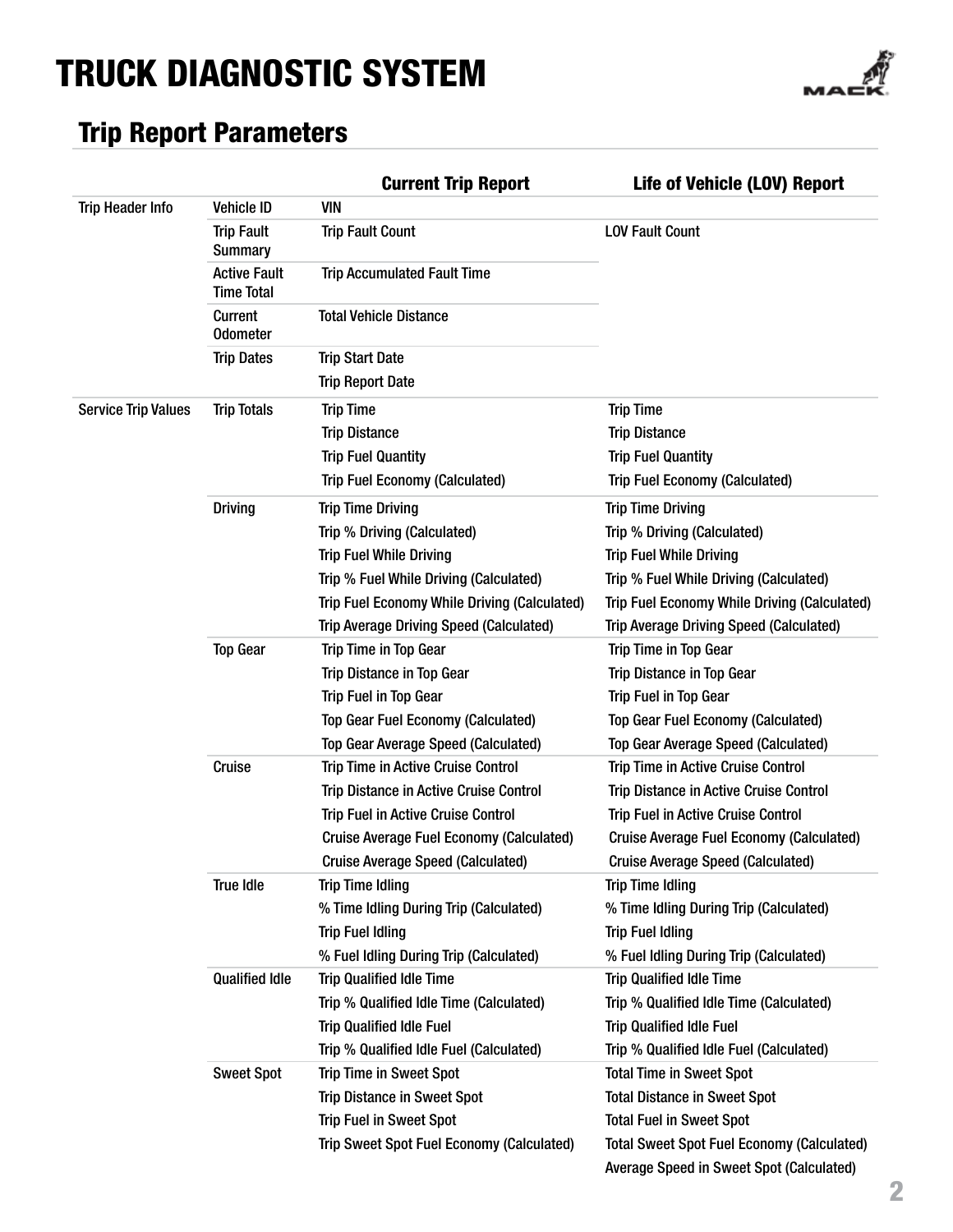

### Trip Report Parameters cont'd

|                                       | <b>Current Trip Report cont'd</b>          | Life of Vehicle (LOV) Report cont'd        |
|---------------------------------------|--------------------------------------------|--------------------------------------------|
| <b>Vehicle</b>                        | <b>Vehicle Overspeed Threshold Setting</b> | <b>Vehicle Overspeed Threshold Setting</b> |
| <b>Overspeed</b>                      | <b>Trip Count Vehicle Overspeed</b>        | <b>Total Count Vehicle Overspeed</b>       |
|                                       | <b>Trip Time Vehicle Overspeed</b>         | <b>Total Time Vehicle Overspeed</b>        |
|                                       | <b>Trip Maximum Vehicle Overspeed</b>      | <b>Maximum Vehicle Overspeed</b>           |
|                                       |                                            | <b>Total Distance at Overspeed</b>         |
|                                       |                                            | <b>Total Fuel at Overspeed</b>             |
| <b>Vehicle</b>                        | <b>Fueled Excessive Speed Threshold</b>    | <b>Fueled Excessive Speed Threshold</b>    |
| Excessive<br>Speed (Fueled)           | <b>Trip Fueled Excessive Speed Time</b>    | <b>Total Fueled Excessive Speed Time</b>   |
| <b>Kick Down</b>                      | <b>Trip Kick Down Count</b>                | <b>Total Kick Down Count</b>               |
| Pedal                                 | <b>Trip Kick Down Distance</b>             | <b>Total Kick Down Distance</b>            |
|                                       | <b>Trip Kick Down Fuel</b>                 | <b>Total Kick Down Fuel</b>                |
| <b>Vehicle</b>                        | <b>Trip Brake Antilock Count</b>           | <b>Total Brake Antilock Count</b>          |
| <b>Dynamic</b><br><b>Events</b>       | <b>Trip Brake Yaw Count</b>                | <b>Total Brake Yaw Count</b>               |
|                                       | <b>Trip Rollover Protection Count</b>      | <b>Total Rollover Protection Count</b>     |
|                                       | <b>Trip Traction Loss Count</b>            | <b>Total Traction Loss Count</b>           |
| <b>Vehicle Brake</b>                  | <b>Trip Hard Braking Count</b>             | <b>Total Hard Braking Count</b>            |
| Events                                | <b>Trip Braking Count</b>                  | <b>Total Braking Count</b>                 |
| <b>Engine Brake</b>                   | <b>Trip Engine Brake Time</b>              | <b>Total Engine Brake Time</b>             |
| <b>Use</b>                            | <b>Trip Engine Brake Distance</b>          | <b>Total Engine Brake Distance</b>         |
| <b>Fan Cycles</b>                     | <b>Trip Fan Cycle Count</b>                | <b>Total Fan Cycle Count</b>               |
| <b>Transmission</b>                   |                                            | <b>Transmission Time in Manual Mode</b>    |
|                                       |                                            | <b>Transmission Time in Auto Mode</b>      |
|                                       |                                            | <i>m</i> Drive Kick Down Time              |
|                                       |                                            | mDrive Economy Distance                    |
|                                       |                                            | mDrive Power Distance                      |
|                                       |                                            | <i>m</i> Drive Kick Down Distance          |
|                                       |                                            | <i>m</i> Drive Brake Distance              |
|                                       |                                            | <i>m</i> Drive Distance (Calculate)        |
|                                       |                                            | Transmission % Auto (Calculate)            |
|                                       |                                            | Transmission % Manual (Calculate)          |
|                                       |                                            | Transmission % Kickdown (Calculate)        |
|                                       |                                            | Transmission % Braking (Calculate)         |
|                                       |                                            | Transmission % Economy Mode (Calculate)    |
|                                       |                                            | Transmission % Power Mode (Calculate)      |
| <b>Diesel Exhaust</b><br><b>Fluid</b> |                                            | <b>DEF Used</b>                            |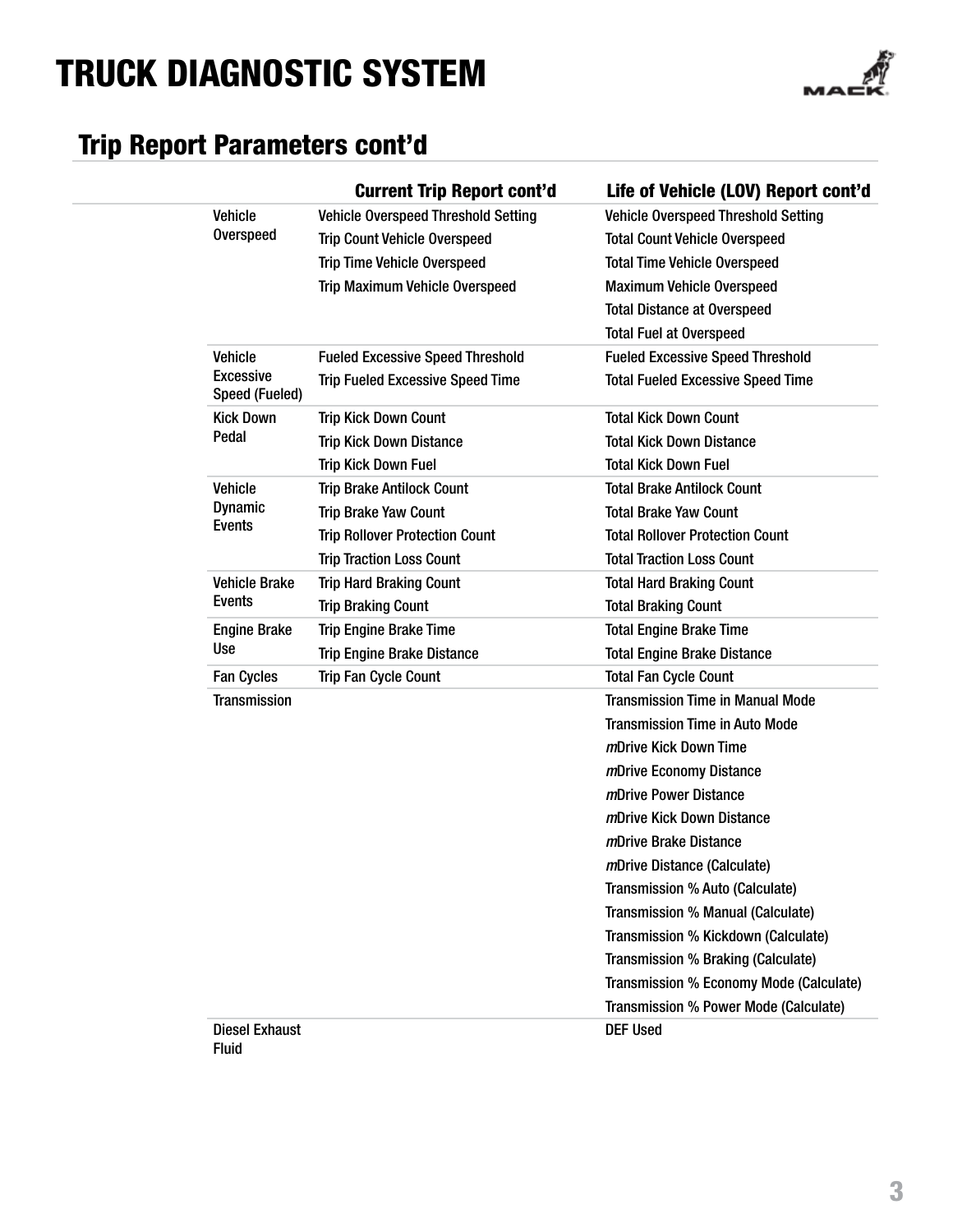

### Customer Parameter Programming

Road Speed Limit Enable Cruise Control Idle Shutdown Time Parking Brake Required for PTO Operation Cruise Control Max Set Speed Cruise Control Min Set Speed